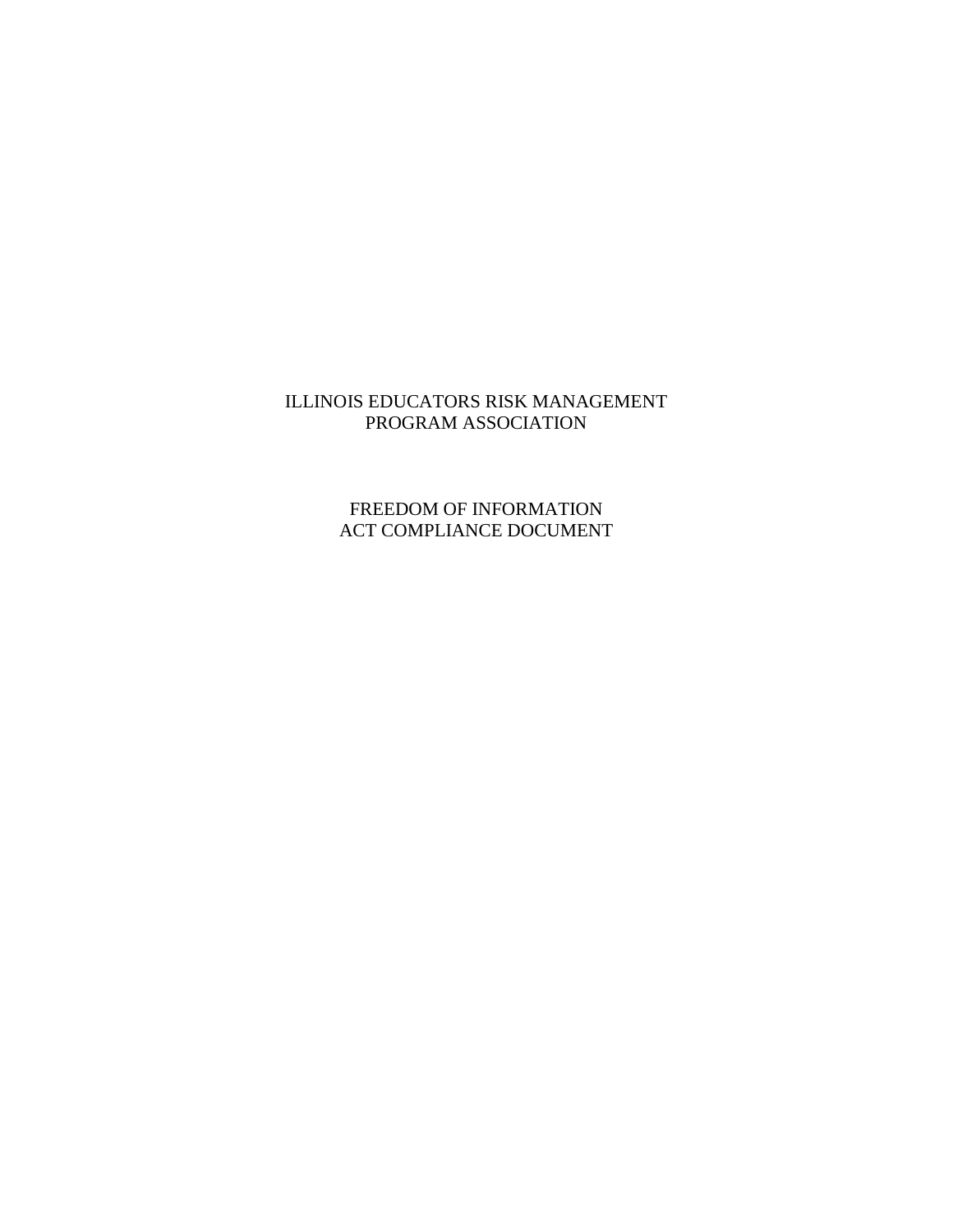# Effective June 1, 2015 TABLE OF CONTENTS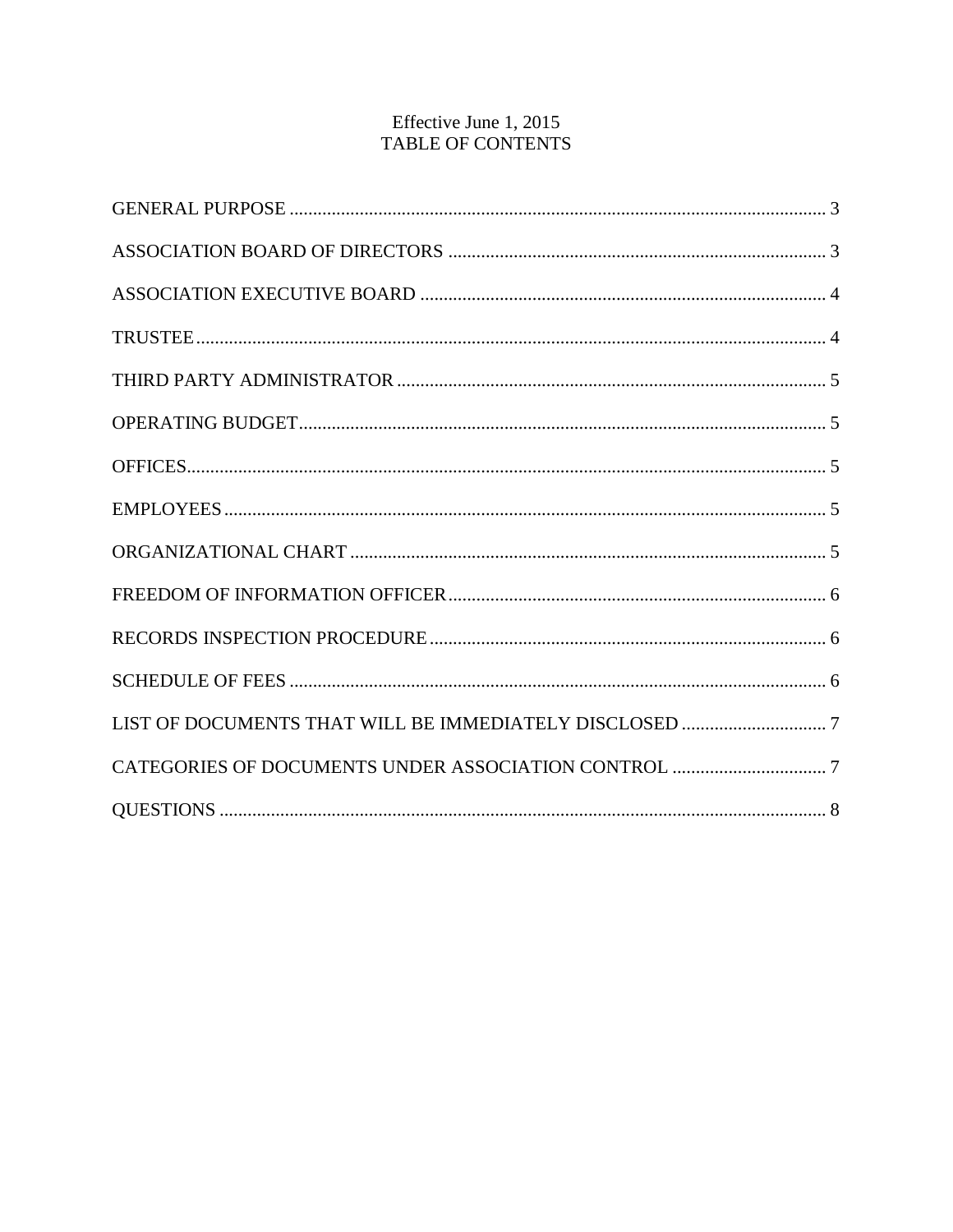### <span id="page-2-0"></span>GENERAL PURPOSE

The Illinois Educators Risk Management Program Association ("Association") is an association of Illinois governmental units. The Association is a joint insurance and self-insurance pool created by an intergovernmental cooperation agreement pursuant to the authority granted by Article VII, Section 10 of the Illinois Constitution and the Intergovernmental Cooperation Act, 5 ILCS §220/1 et seq. The intergovernmental cooperation agreement and agreements establishing the Association in its present form are the Illinois Educators Risk Management Program Intergovernmental Cooperation Agreement, the Illinois Educators Risk Management Program Trust ("Trust") and the Illinois Educators Risk Management Program Group Health Plan ("Plan"). The Association operates as an intergovernmental risk management association and a jointly administered health and accident cooperative and pool as described in 5 ILCS §140/7(s). The purpose of the Association is to provide health and miscellaneous other benefits to employees, former employees, and certain of their dependents of its member governmental units. The Association's funds are held in the Trust. The benefits provided by the Association are those described in the Plan and any insurance policies purchased with Trust funds.

## <span id="page-2-1"></span>ASSOCIATION BOARD OF DIRECTORS

The Association is controlled by the Board of Directors. The Board of Directors consists of the following individuals (or their authorized substitutes):

| Rod Grimsley                                   | Thomas M. Davis                        |
|------------------------------------------------|----------------------------------------|
| Gifford Community School District #188         | Heritage Community Unit School Dist #8 |
| PO Box 70                                      | 512 W 1st St.                          |
| Gifford, IL 61847                              | Homer, IL 61849                        |
| Victor Zimmerman                               | <b>Cliff McClure</b>                   |
| Monticello CUSD 25                             | Paxton-Buckley Loda CUSD #10           |
| 2 Sage Drive                                   | <b>PO Box 50</b>                       |
| Monticello, IL 61856                           | Paxton, IL 60957                       |
| Jennifer Armstrong                             | <b>Todd Pence</b>                      |
| Rural Champaign County Special Education Co-Op | St.Joseph CCSD 169                     |
| 201 S. Sheldon ST                              | PO Box 409                             |
| Rantoul, IL 61866                              | St. Joseph, IL 61873                   |
| <b>Brian Brooks</b>                            | <b>Vince Gallo</b>                     |
| St. Joseph-Ogden CHSD #305                     | Shiloh CUSD 1                          |
| PO Box 890                                     | $21751 N 575$ <sup>th</sup> St         |
| St. Joseph, IL 61873                           | Hume, IL 61932                         |
|                                                |                                        |
| <b>Andrew Larson</b>                           | Barbara Thompson                       |
| Community Unit School District #7              | Fisher CUSD 1                          |
| PO Box 720                                     | PO Box 700                             |
| Tolono, IL 61880                               | Fisher, IL 61843                       |
|                                                |                                        |
| Michele Ramage                                 | <b>Bonnie McArthur</b>                 |
| Rantoul City Schools #137                      | Thomasboro Community Consolidated      |
| 400 E Wabash Ave                               | School District #130                   |
| Rantoul, IL 61866                              | 201 North Phillips Street              |
|                                                | Thomasboro, IL 61878                   |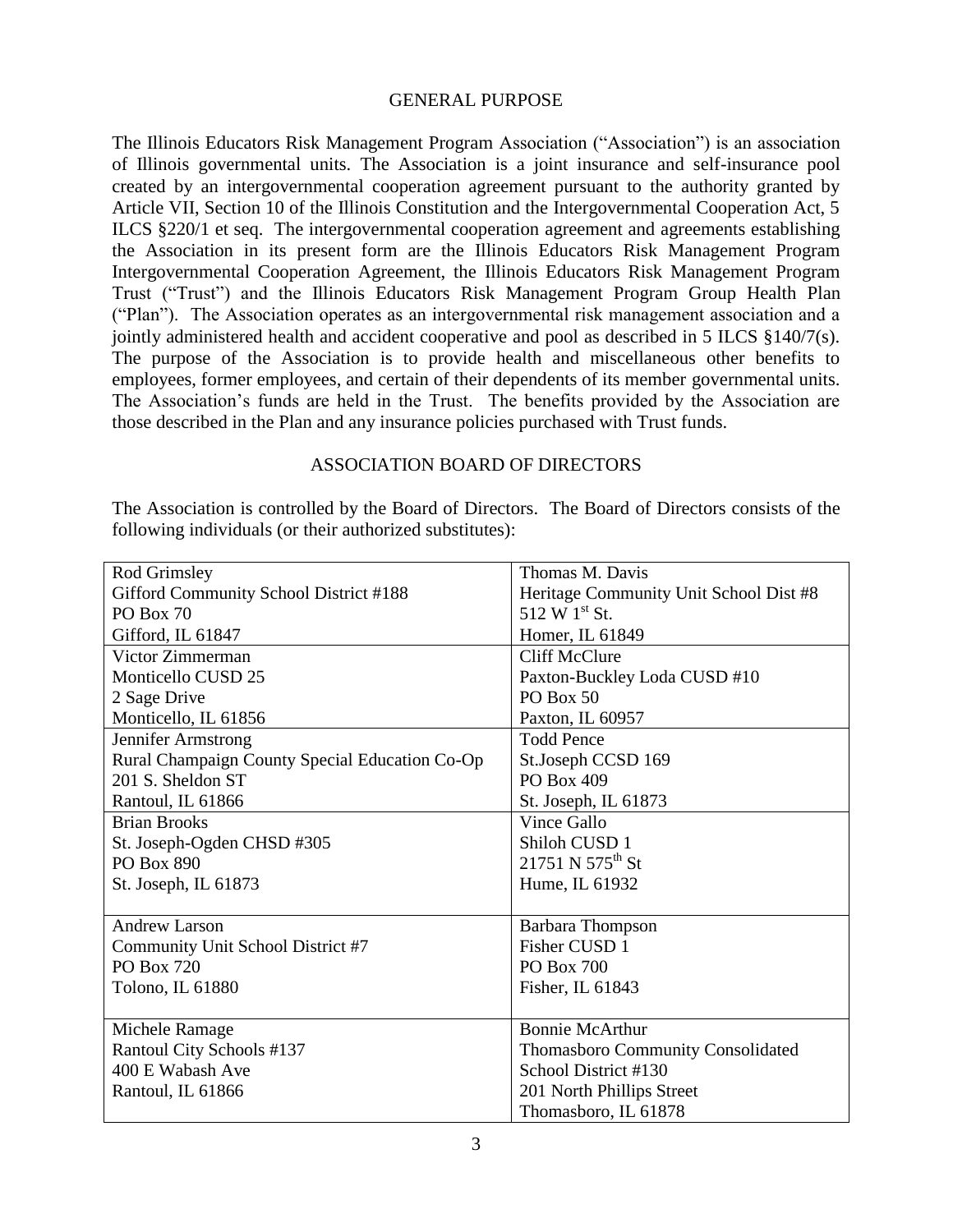| Tom Mulligan                                  | <b>Steven Poznic</b>                   |
|-----------------------------------------------|----------------------------------------|
| Arcola School District #306                   | Edgar County CUSD #6                   |
| 201 North Phillips Street                     | 23231 Highway 1                        |
| Arcola, IL 61910                              | Chrisman, IL 61924                     |
| Dan Hylbert                                   | Michele Lindenmeyer                    |
| Cissna Park Community Unit School District 6  | Stewardson-Strasburg 5A                |
| 511 North 2nd Street                          | 2806 E 600 North Rd                    |
| Cissna Park, IL 60924                         | Strasburg, IL 62565                    |
| <b>Susan Wilson</b>                           | Jean Neal                              |
| Blue Ridge Community Unit School District #18 | Georgetown-Ridge Farm Community        |
| 411 N. John Street                            | 400 W. West Street                     |
| Farmer City, IL 61842                         | Georgetown, IL 61846                   |
| <b>Scott Watson</b>                           | Jeremy Darnell                         |
| Bismark-Henning CUSD #1                       | GCMS Community Unit School District #5 |
| PO Box 350                                    | 307 N. Sangamon Avenue                 |
| Bismark, IL 61814                             | Gibson City, IL 60936                  |
| Suzi Hesser                                   | Phil Cox                               |
| Hoopeston Area CUSD #11                       | Salt Fork CUSD #512                    |
| 615 E Orange St                               | 701 1/2 W Vermilion St                 |
| Hoopeston, IL 60942                           | Catlin, IL 61817                       |
| <b>Guy Gradert</b>                            | Vic White                              |
| Iroquois County CUSD #9                       | Prairieview Ogden CUSD #197            |
| 1411 West Lafayette St                        | 106 N. Vine Street                     |
| Watseka, IL 60970                             | Royal, IL 61871                        |
|                                               |                                        |
|                                               |                                        |

# <span id="page-3-0"></span>ASSOCIATION EXECUTIVE BOARD

An Executive Board is assigned certain responsibilities for management of the Association, Trust, and Plan. All members of the Executive Board are members of the Board of Directors. The Executive Board consists of the following individuals:

Victor Zimmerman, Chairman Cliff McClure, Vice Chairman Brian Brooks, Secretary Thomas Davis, Treasurer Rod Grimsley Brian Brooks Andrew Larson Jeremy Darnell

### <span id="page-3-1"></span>TRUSTEE

The trustee of the Trust is:

Midland States Bank, an Illinois State Chartered Bank of Effingham, IL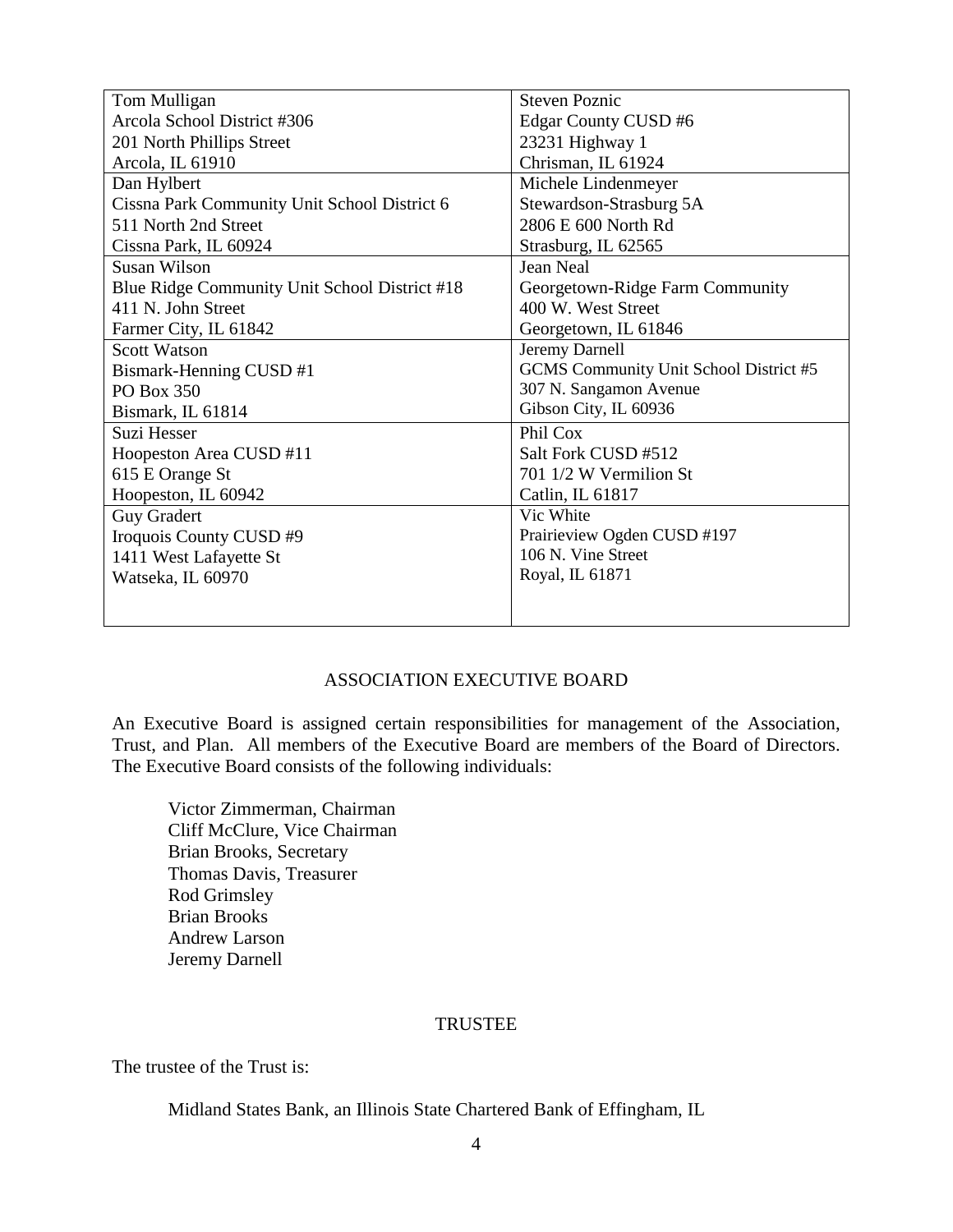1617 W. Springfield Ave Champaign, IL 61820

### PLAN ADMINISTRATOR

The plan administrator of the Association is:

Loman-Ray Insurance Group, Inc. 108 S. Lincoln Street Broadlands, IL 61816

#### <span id="page-4-0"></span>THIRD PARTY ADMINISTRATOR

The third party administrator of the Plan is:

Health Alliance 301 W. Vine Street Urbana, IL 61801

### <span id="page-4-1"></span>OPERATING BUDGET

The Association, Trust, and Plan has an operating budget of \$7,500,000 for fiscal year August 1, 2015 – July 31, 2016.

#### <span id="page-4-2"></span>**OFFICES**

The principal office of the Association is:

108 S. Lincoln Street Broadlands, IL 61816

This is the only office of the Association, Trust, and Plan. However, the trustee, plan administrator and third party administrator, as independent third parties, provide services to the Association, Trust, and Plan at their various private business locations.

#### <span id="page-4-3"></span>EMPLOYEES

The Association, Trust, and Plan do not employ any employees. The trustee, plan administrator and third party administrator, as independent third parties, have employees who perform services for the Association, Trust, and Plan.

### <span id="page-4-4"></span>ORGANIZATIONAL CHART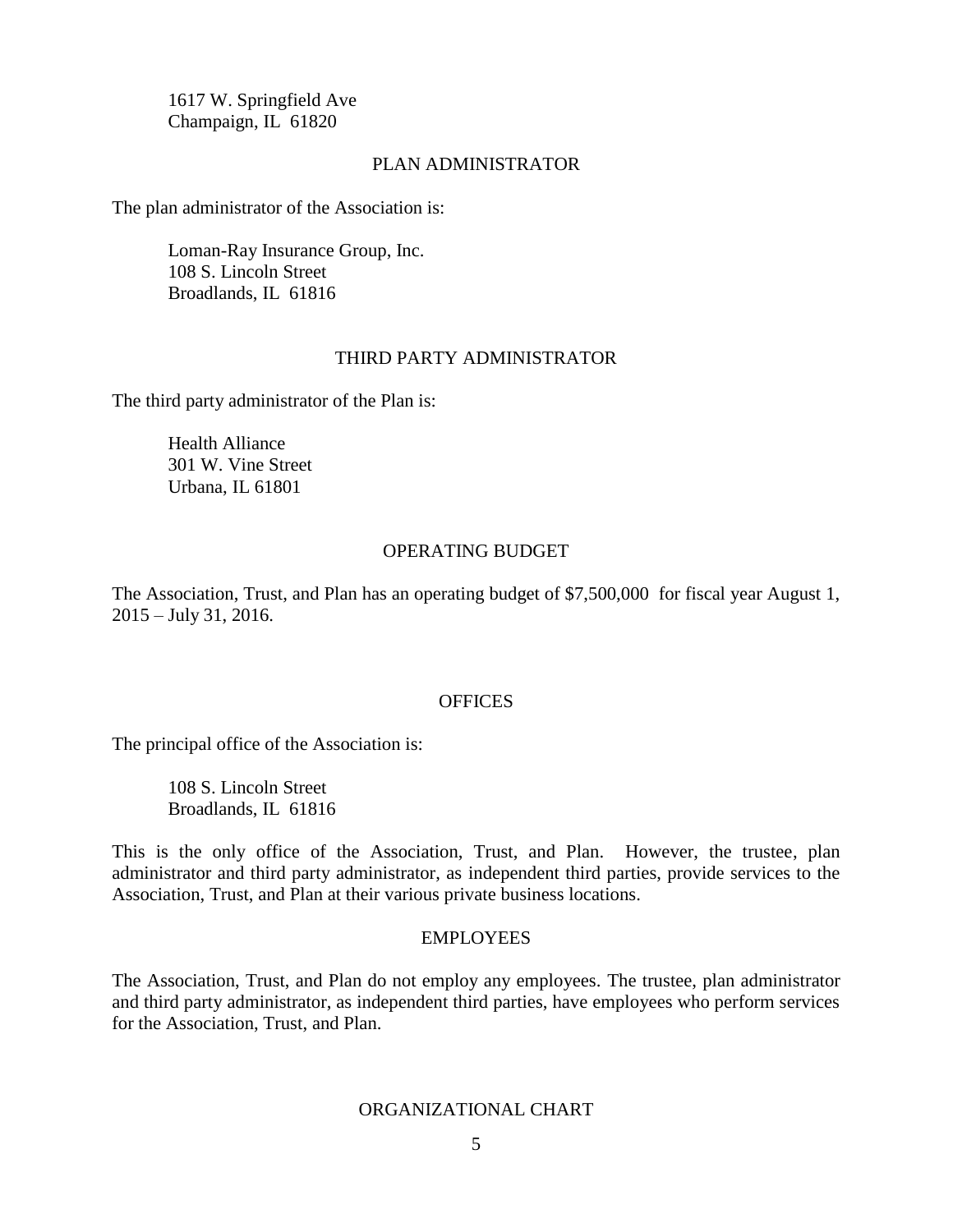

# <span id="page-5-0"></span>FREEDOM OF INFORMATION OFFICER

The Freedom of Information Officer for the Association is:

Thomas M. Davis Freedom of Information Officer Illinois Educators Risk Management Program Association 108 S. Lincoln Street Broadlands, IL 61816 Fax: (217) 834-3300

## <span id="page-5-1"></span>RECORDS INSPECTION PROCEDURE

A person requesting records that are on the list of documents that will be immediately disclosed must direct such request to the Freedom of Information Officer. The request must be in writing. Upon receipt of a request, the Freedom of Information Officer shall allow the release of the requested documents as soon as administratively feasible in the ordinary course of business.

A person requesting records that are not on the list of documents that will be immediately disclosed must direct such request to the Freedom of Information Officer. The request must be in writing.

To aid in processing a request, the request should specify in particular the records requested to be disclosed and copied.

## <span id="page-5-2"></span>SCHEDULE OF FEES

Fees.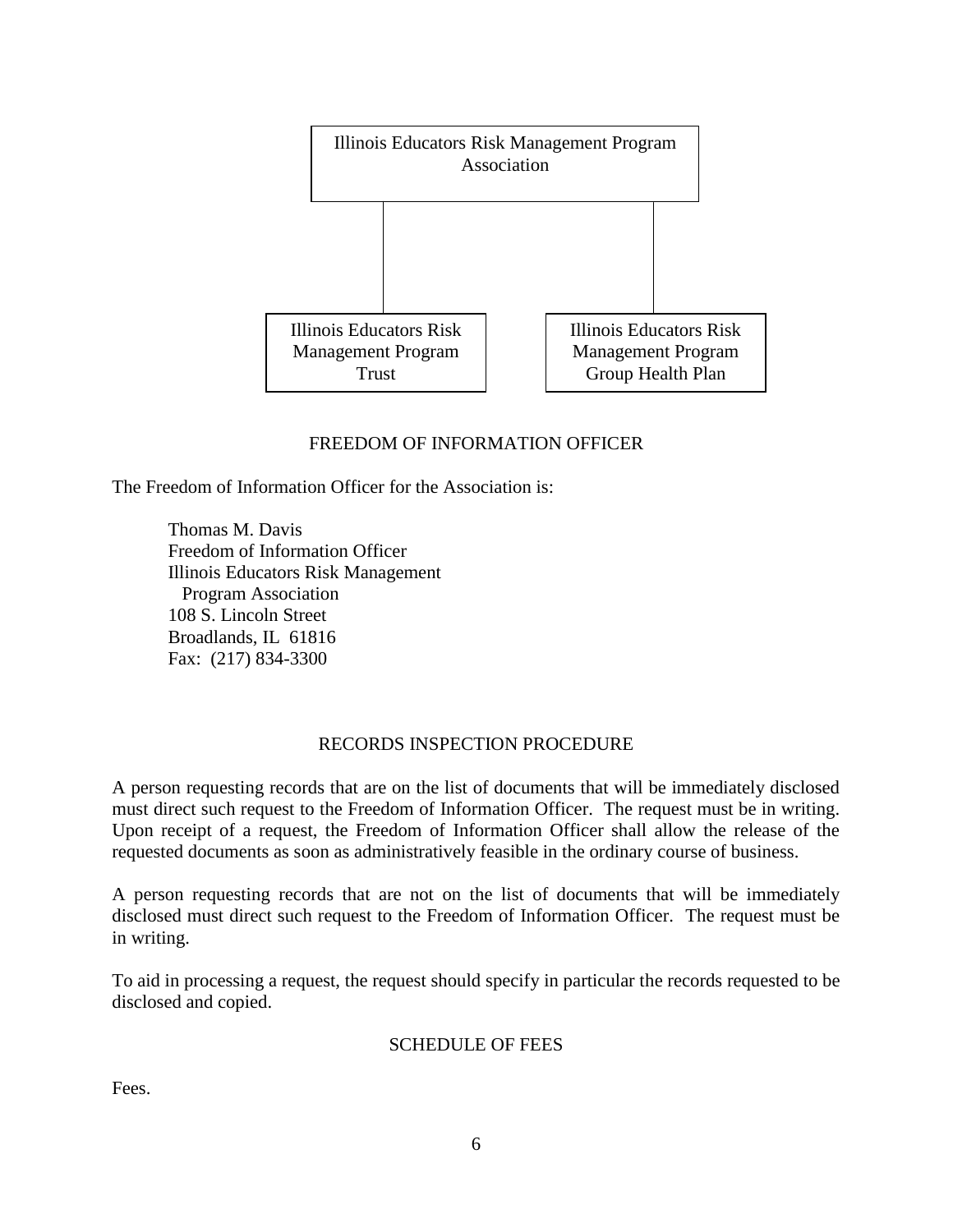Fees are limited. For traditional black and white, letter or legal sized copies  $(8\frac{1}{2} \times 11)$  or 11 x 14), the first 50 pages are free. Additional pages shall be charged at \$0.15 per page. For color copies or abnormal size copies, charges shall be the actual cost of copying.

Copies.

15 cents per page.

Tape Recordings and Other Audio Records.

Cassette Tape – Actual Cost CD - Actual Cost

Form of Payment.

Payment shall be made by cash, check, or money order payable to the Illinois Educators Risk Management Program Trust.

# LIST OF DOCUMENTS THAT WILL BE IMMEDIATELY DISCLOSED

Illinois Educators Risk Management Program Association Intergovernmental Cooperation Agreement Illinois Educators Risk Management Program Trust Illinois Educators Risk Management Program Group Health Plan Illinois Educators Risk Management Program Group Health Plan Summary Plan Description Third Party Administration Agreement Most recently available Board of Directors and Executive Board meeting minutes (except for closed meeting minutes) Most recently available financial audit report

## <span id="page-6-1"></span><span id="page-6-0"></span>CATEGORIES OF DOCUMENTS UNDER ASSOCIATION CONTROL

General Association

Board of Directors and Executive Board Minutes and Handouts Board of Directors and Executive Board Vote Tally Sheets Board of Directors and Executive Board Attendance Records Association General Correspondence Stop Loss Policy and Correspondence Financial Records Independent Auditors Reports, Plan Administrator Agreement and Correspondence Third Party Administrative Services Agreement and Correspondence General Claims and Risk Management Correspondence Actuary Reports and Correspondence Legal Correspondence and Advice PPO Contracts, Correspondence, and Billing Vendor Contracts and Billing